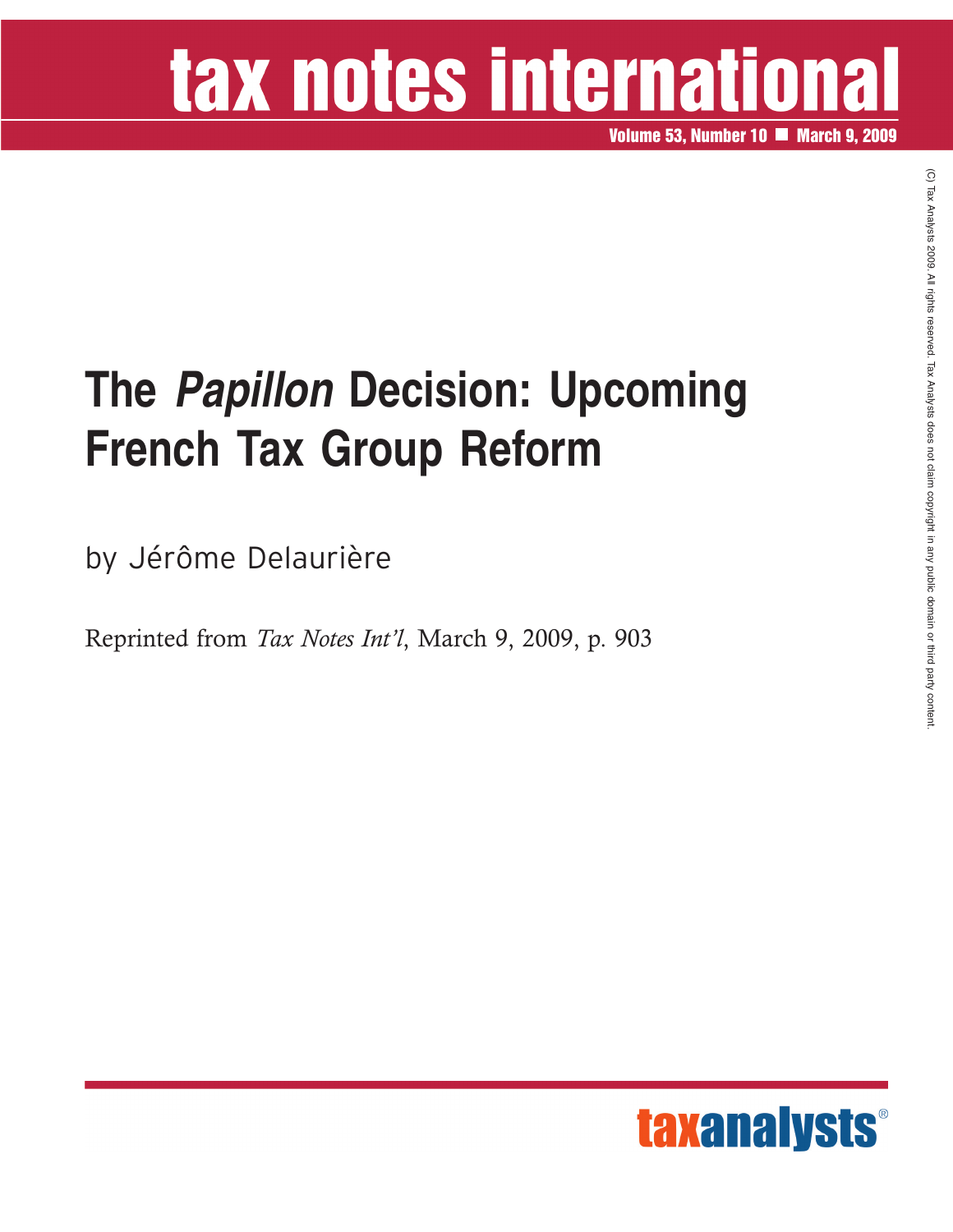## PRACTITIONERS' CORNER

## The *Papillon* Decision: Upcoming French Tax Group Reform

by Jérôme Delaurière

Jérôme Delaurière is a lawyer with Gibson, Dunn & Crutcher in Paris.

**I**n the *Société Papillon* decision (Case C-418/07, *Doc 2008-25188* or *2008 WTD 231-11*), the European Court of Justice on November 28, 2008, held that French tax group rules preventing tax consolidation of French subsidiaries owned by a French parent company through an intermediary company resident in another EU state constitute a restriction on the freedom of establishment (article 43 of the EC Treaty).

Simply stated, French tax group rules allow the French subsidiaries' parent company to compute and pay corporation tax on the net profits of the group members. In practice, this regime allows, among other benefits, the losses of one group member to be immediately offset by the profits of the other group members.

This regime only applies if the French parent company holds at least 95 percent of the share capital of the French subsidiaries, either directly or through other group members that are subject to French corporation tax and have the same fiscal year-end.

In the past, the French tax authorities have agreed that the French branch of a foreign company could elect to be the parent company of a French tax group (provided the shares held in the French subsidiaries are booked in the tax balance sheet of the French branch).

In a 2005 statement of practice, the French tax authorities also accepted that the French branch of a foreign company could be a member of the French tax group headed by the parent company owning the foreign company.

In these situations, only the income attributable to the French branch (as opposed to the overall income of the foreign company) is taken into account for the purpose of computing the tax group results.

Before the *Papillon* decision, the French tax authorities had refused to allow a French parent company to set up a French tax group with a French subsidiary held through a foreign company that does not have any branch in France (which is not subject to corporation tax in France for a portion of its revenues).

## **I. The** *Papillon* **Decision**

Société Papillon, a French company that owned a French subsidiary through a Dutch company (which did not have a French branch), claimed that such refusal violated the freedom of establishment principle.

The ECJ confirmed the existence of an impermissible restriction insofar as the tax rule denied the Papillon Co. the right to use the profits and losses of its indirect subsidiary, solely because of the non-French residence of the intermediate Dutch subsidiary.

The ECJ rejected the French government's arguments, claiming that the French restriction was necessary to prevent double deduction in France of the same losses. In particular, the French tax authorities gave the example of a French subsidiary owned by a French parent company through an intermediary company (resident in an EU member state) being in a tax loss position. If the French subsidiary were allowed to join the French tax group set up by the French parent, the parent could deduct: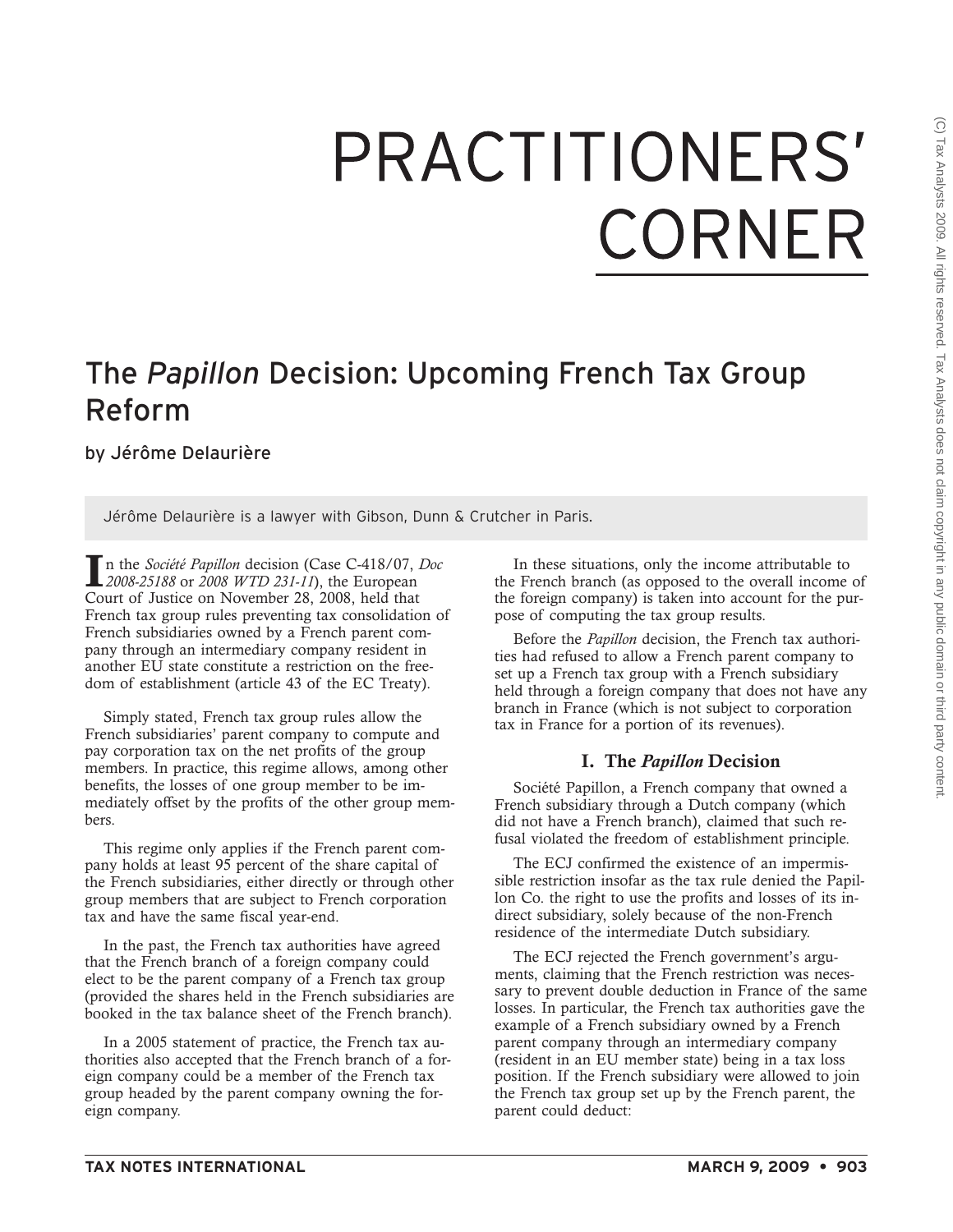- the depreciation booked regarding the shares held in the intermediary company; and
- the tax losses incurred by the French subsidiary.

Despite this argument, the ECJ held that the restriction exceeded what is necessary to prevent double deduction and that the practical difficulties invoked by the French tax authorities could not justify an automatic limitation. In particular, the ECJ allowed the French tax authorities to request the necessary tax filings to avoid double deduction and mentioned the existence of the mutual assistance directive, which would allow the French tax authorities to share information.

## **II. Consequences of** *Papillon*

The French tax authorities' intention is not to dramatically reform the French corporation tax rules, nor to amend the French corporation tax territoriality principle. Their principal objective is to amend the French tax group rules under a reform *a minima* to take into account the consequences of *Papillon*.

## **Introducing the** *Papillon* **decision's consequences into the French tax code could make the French tax group regime much more complex.**

However, introducing the *Papillon* decision's consequences into the French tax code could raise many difficulties and, as claimed by the French tax authorities before the ECJ, make the French tax group regime much more complex.

Below are some of the main issues raised by the upcoming reform caused by *Papillon*.

### **A. Timing**

None of the various finance laws passed by the French Parliament by the end of 2008 contained tax provisions amending the French tax group regime in accordance with *Papillon*. Thus, the consequences of the *Papillon* decision will most likely only be introduced in the French tax code by the end of 2009 and will apply, at the earliest, retroactive to January 1, 2009.

For the previous years, *Papillon* should be considered as a Court decision that reveals the incompatibility of French tax group rules with the EC Treaty. Thus, in accordance with article L190 of the Tax Procedure Code, the decision should allow taxpayers (in a situation comparable to *Papillon*) to claim refund of French corporation tax paid after January 1, 2005. Those claims should be filed by the end of 2010 at the latest

(article R196-1 of the Tax Procedure Code), under the condition that the French parent can demonstrate that, for example, it was profit-making during the relevant years and could have used its French subsidiary's tax losses, had it been allowed to tax consolidate its subsidiary.

The fact that, contrary to Société Papillon, the taxpayer did not make a timely tax group election to include the French subsidiary in its own tax group should not prevent the taxpayer from filing a valid claim. Indeed, the French Supreme Court held that one cannot argue that a taxpayer should have acted in a certain manner if the applicable law at that time did not allow it to act in that manner.<sup>1</sup>

In practice, however, it remains unclear how the French tax authorities and French courts will apply the French tax group rules for past financial years, given that the applicable rules never anticipated the *Papillon* decision and are clearly not adapted to the situation in which a nonresident company has been interposed between French tax consolidated companies. In the *Papillon* situation, the French tax authorities have unofficially confirmed that the case has been amicably settled. Therefore, *Papillon* will not itself generate any additional guidelines for similar future claims.

#### **B. Scope**

The French tax authorities must determine the outcome of *Papillon* for purposes of enforcing the tax integration regime, for example:

- Is the number of EU entities interposed between the French parent and its French subsidiaries relevant? Even though in the *Papillon* situation only one Dutch entity was interposed, the *Papillon* decision should be applicable irrespective of the number of interposed EU entities. However, interposing more than one foreign intermediary entity will add another layer of complexity as far as the French tax group rules adjustments are concerned (cf. II.C below).
- In the presence of two existing tax groups, will the *Papillon* solution remain optional? In Figure 1, will the new law: (i) allow F2 and F3 to maintain French tax group no. 2; or (ii) will it oblige F2 and F3 to join French tax group no. 1 set up by F and F1? The *Papillon* decision should not force the French companies that have set up two tax groups (as a result of the French tax authorities' doctrine applicable before *Papillon*) to merge their tax groups. Alternatively, the law should provide that the merger should be done in a tax-neutral manner (without being considered a termination event

<sup>1</sup> French Supreme Court, Apr. 9, 2004, *Caisse interfédérale de Crédit Mutuel de Bretagne.*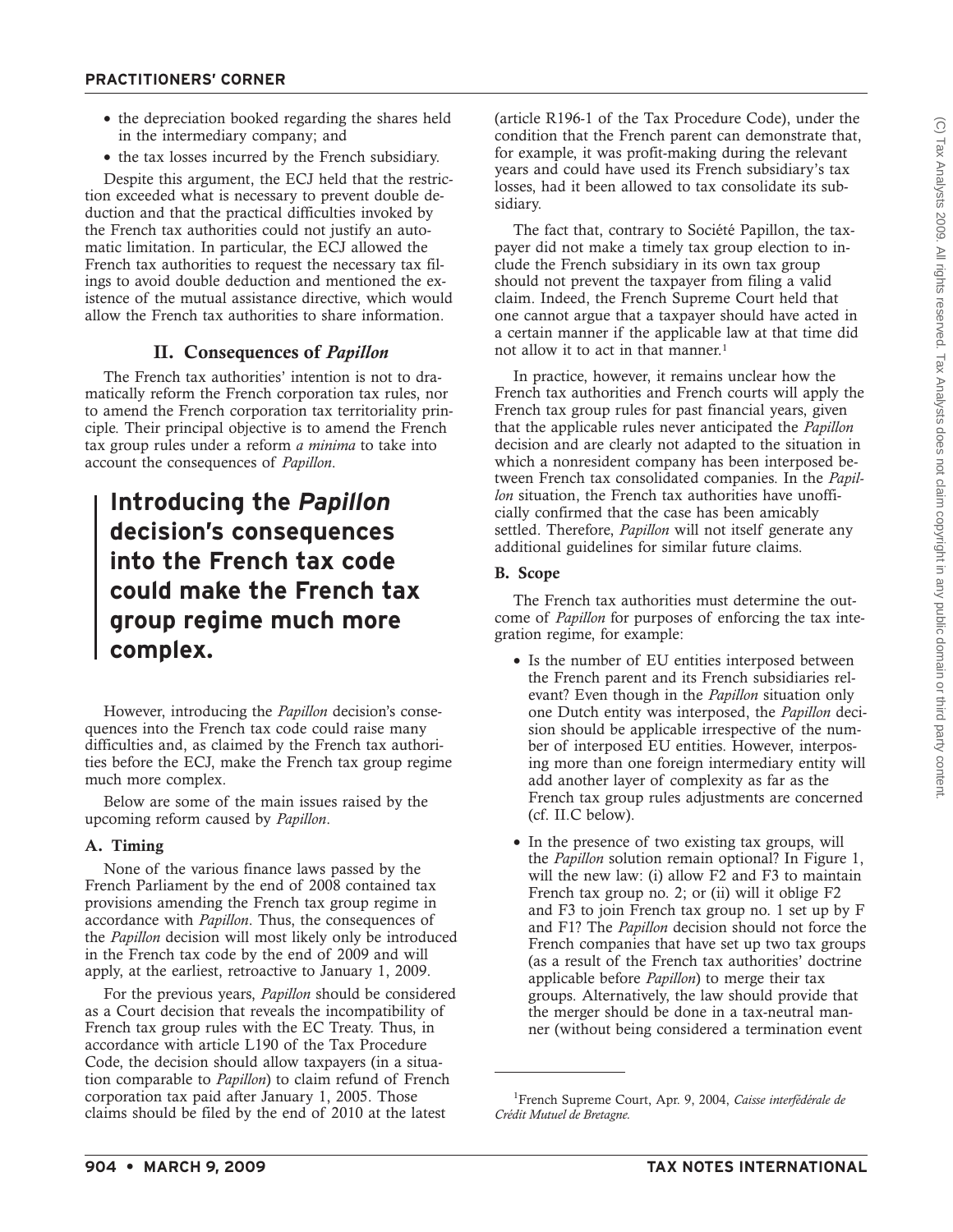of the tax group formed by F2 and F3). Regardless, the offsetting rules applicable to the tax losses of French tax group no. 2 will have to be clarified.



• Another issue is whether the fact that the tax losses of the French subsidiary (F2 in Figure 2) are already taken into account in the member state of the intermediary company could preclude the French subsidiary from being tax consolidated with the French parent (that is, double deduction of tax losses). This issue should only be relevant for the member state when the intermediary company is tax resident, and should not prevent the tax consolidation of the French subsidiary in France.

## **C. French Tax Group Rules Adjustments**

As a result of *Papillon*, the French tax authorities will also have to adapt the French tax group rule adjustments to take into account the interposition of a foreign holding company between the French parent and the French subsidiaries. This will most likely result in much more complex French tax group rules.

One example is that dividends distributed to the French parent company by its French subsidiaries are usually exempt from the 5 percent parent-subsidiary minimum taxation (*quote part de frais et charges*). The French tax group rules should be amended to provide that dividends distributed by the foreign intermediary holding should benefit from the exemption, if the dividends correspond to distributions made by the French subsidiaries held by the foreign holding. However, it may be complex in practice to identify which dividends are distributed by the foreign company (in particular if



the company also owns foreign companies, or if there are several intermediary companies). Timing issues may also arise if the intermediary holding does not immediately redistribute the dividends received from its French subsidiary.

Another example is that intragroup sales of fixed assets (or debt forgiveness) usually benefit from a rollover under French tax group rules. French tax law should be amended to apply the rollover to sales of fixed assets taking place between the French parent company and the French subsidiaries held through the foreign holding. This rollover should also be extended to intragroup transactions involving the foreign holding itself and the French subsidiaries (such as when debt forgiveness would be granted to the foreign holding, which in turn would grant debt forgiveness to the French subsidiary).

As far as the *Amendement Charasse* rules are concerned,2 they should now become applicable in the situation of an indirect acquisition of a French subsidiary by a French parent company from its controlling shareholder (that is, when a French parent company buys an EU company that holds a French subsidiary and has tax consolidated the French subsidiary). This will require that the fair market value of the French subsidiary's share is identified in the share purchase agreement of the intermediary company.

Rules will also have to be passed to prevent the risk of double deduction that the French tax authorities have raised regarding *Papillon*. In theory, the new rules should deny the right to deduct the depreciation

<sup>&</sup>lt;sup>2</sup>Article 223 B of the French Tax Code. In summary terms, this rule denies the deductibility of interest in situations when a tax group member purchases from its controlling shareholder a French company that becomes a member of the same tax group.